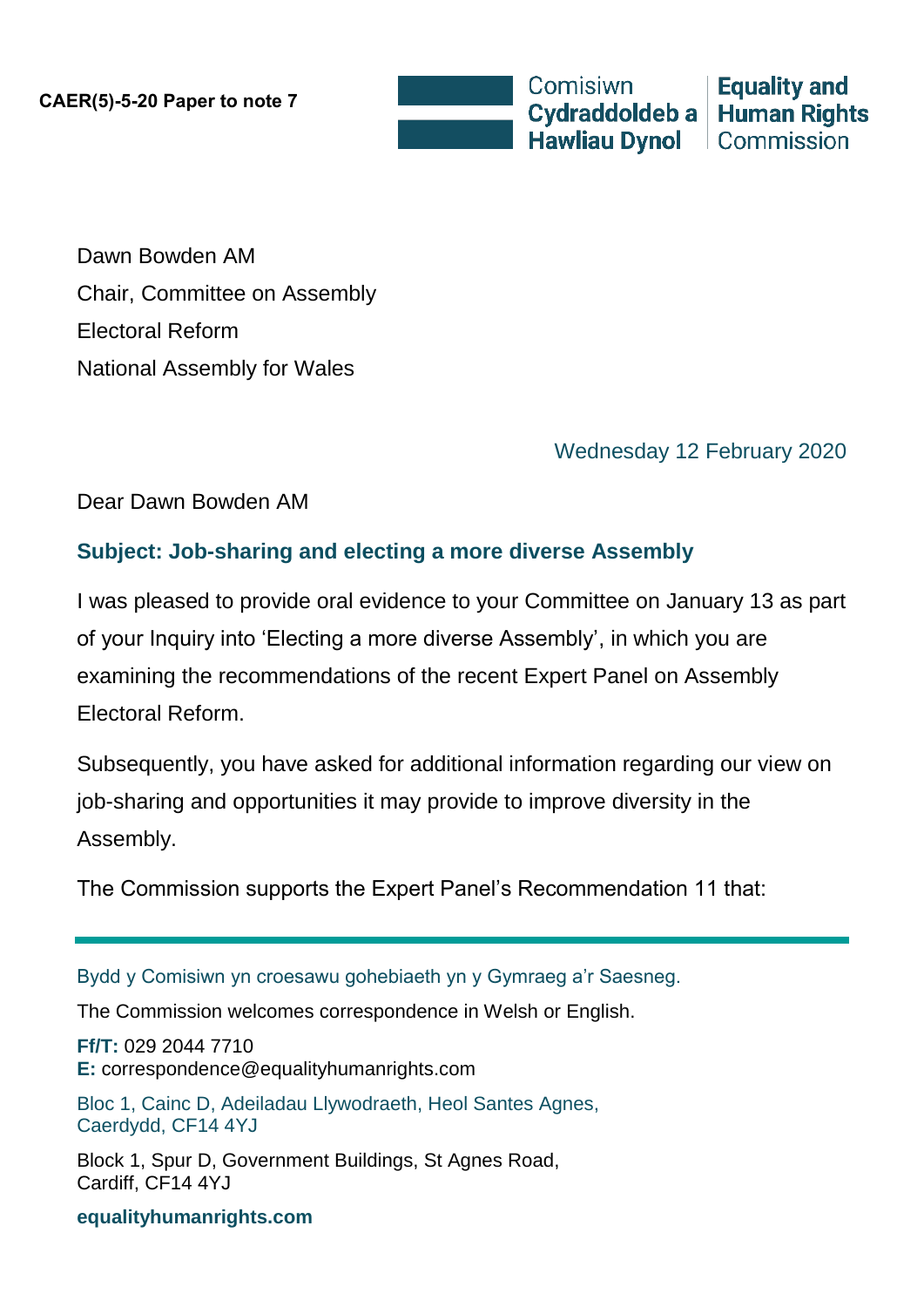Comisiwn Cydraddoldeb a Hawliau Dynol | Commission

'*Electoral law, Assembly procedures and the Remuneration Board's Determination on Members' Pay and Allowances should be changed to enable candidates to stand for election on the basis of transparent job sharing arrangements. The guiding principles of such arrangements should be that candidates clearly articulate the basis of their job sharing agreement to voters, that job sharing partners are treated as if they are one person, and that job sharing Members should give rise to no additional costs beyond those of a single Assembly Member.'*

In addition, job-sharing and other flexible working practices in non-political roles provides individuals with improved opportunity to run for, and hold, elected positions. Our recent [Fair Opportunities for All report](https://www.equalityhumanrights.com/en/publication-download/fair-opportunities-all-strategy-reduce-pay-gaps-britain) recommends that part time, job-share and other types of flexible working should be available at all levels of organisations.

Diversity of representation is important for the democratic principles of equality, effectiveness, fairness, justice and legitimacy. The Commission would welcome

## Bydd y Comisiwn yn croesawu gohebiaeth yn y Gymraeg a'r Saesneg.

The Commission welcomes correspondence in Welsh or English.

**Ff/T:** 029 2044 7710 **E:** correspondence@equalityhumanrights.com

Bloc 1, Cainc D, Adeiladau Llywodraeth, Heol Santes Agnes, Caerdydd, CF14 4YJ

Block 1, Spur D, Government Buildings, St Agnes Road, Cardiff, CF14 4YJ

**equalityhumanrights.com**